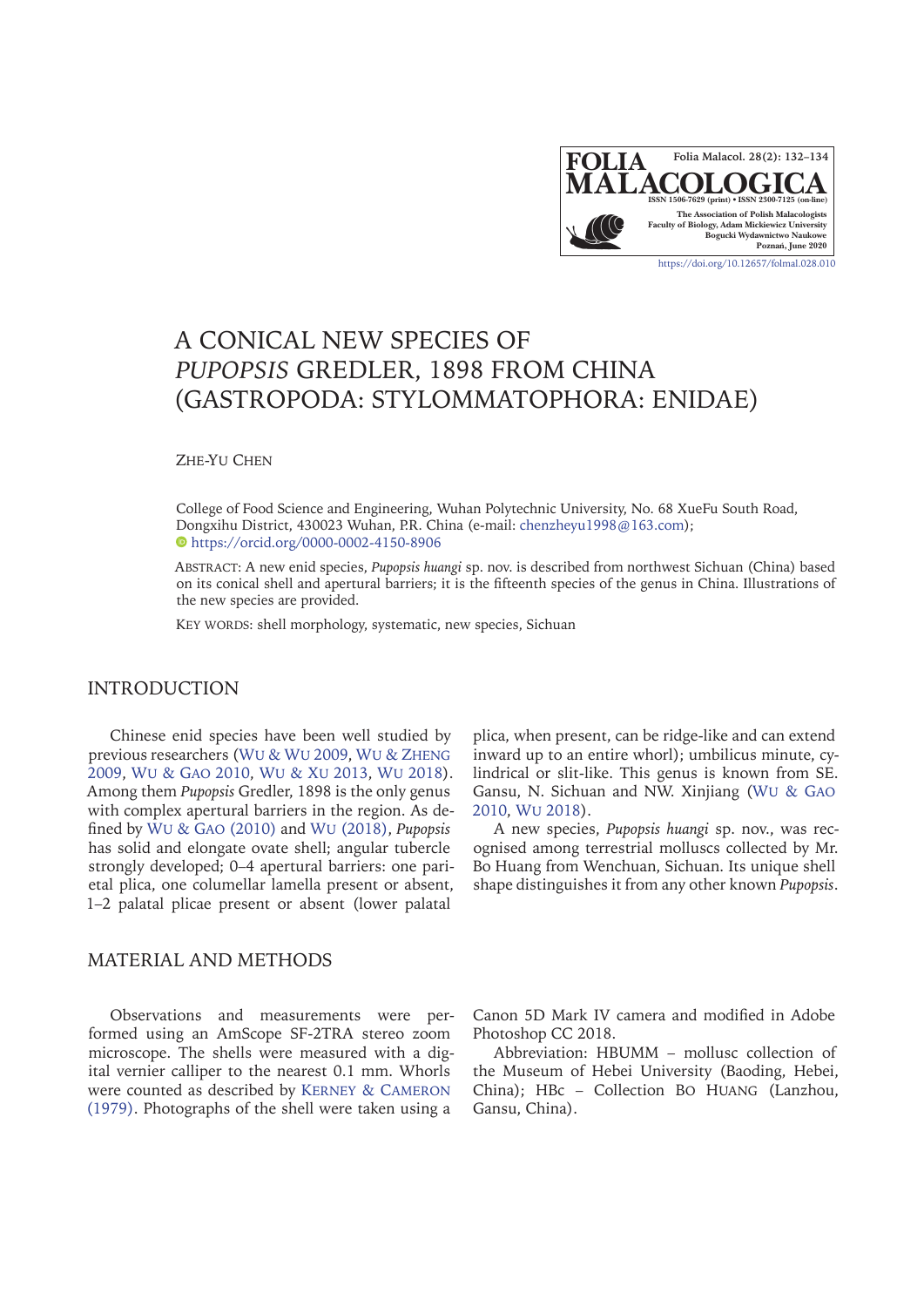

# TAXONOMY

### **Family Enidae Woodard, 1903**

**Genus** *Pupopsis* **Gredler, 1898**

Type species: *Buliminus pupopsis* Gredler, 1898, by original designation.

# *Pupopsis huangi* **sp. nov.**  $(Figs 1-4)$

**Type material**. China, Sichuan Province, Tibetan Qiang Autonomous Prefecture of Ngawa [阿坝藏族羌 族自治州], Wenchuan County [汶川县], [31°28.92'N,](https://goo.gl/maps/dreHVc3uKw3sxvBPA)  [103°35.22'E](https://goo.gl/maps/dreHVc3uKw3sxvBPA), alt. 1,300 m a.s.l., leg. Bo Huang, 2019– Jun–3. HBUMM 10027 spec.1 (empty shell, shell height – 5.8 mm, shell width – 4.5 mm) holotype;

Paratypes: HBUMM 10027 spec. 2-5 (3 complete empty shells and one broken shell with only body whorl preserved), HBc/1 (empty shell).

**Measurements**. Shell height – 5.7–6.0 mm, shell width  $-4.4-4.7$  mm  $(n=4)$ .

**Description**. Shell small, dextral, light-brownish, oblong-conical, of 5.5–5.75 convex and regularly increasing whorls (Fig. 1); protoconch consists of 1.5–1.75 matt whorls, without characteristic microsculpture; teleoconch gradually widening, with dense growth lines, more pronounced in the region of umbilicus; suture impressed; aperture nearly oval; peristome strongly expanded, partly detached from the body whorl; callus elevated or not; angular tubercle strongly developed; apertural barriers ([Figs 2–3](#page-2-5))



Fig. 1. *Pupopsis huangi* sp. nov., HBUMM 10027 spec. 1, holotype. Scale bar 5 mm. Photo: Zhe-Yu Chen